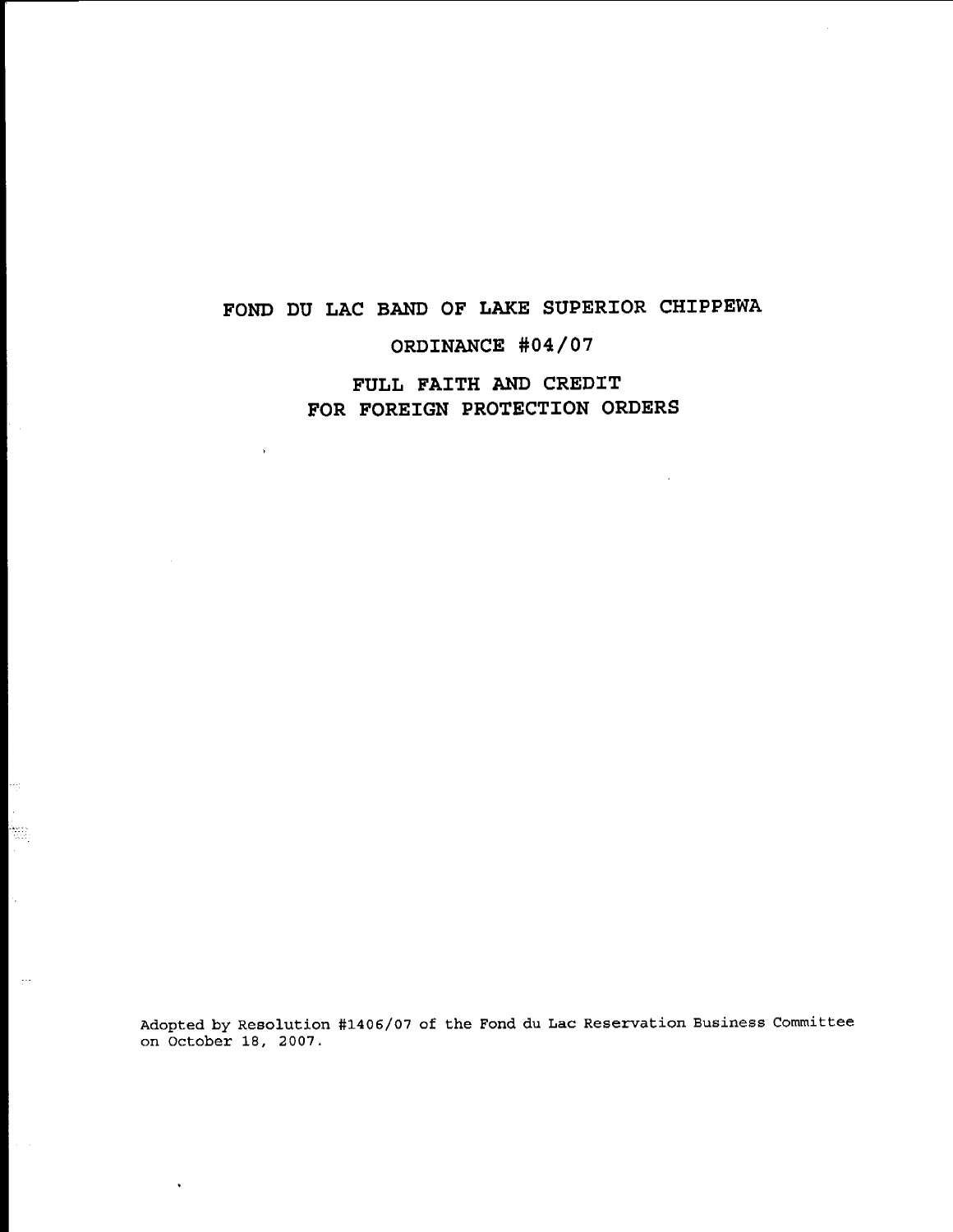# **CONTENTS**

| CHAPTER 1 AUTHORITY, PURPOSE & SCOPE               |   |
|----------------------------------------------------|---|
| CHAPTER 2 DEFINITIONS & INTERPRETATIONS            | 3 |
| CHAPTER 3 ENFORCEMENT OF FOREIGN PROTECTION ORDERS | 5 |
| CHAPTER 4 EFFECTIVE DATE; AMENDMENT OR RESCISSION  | 8 |

 $\bar{z}$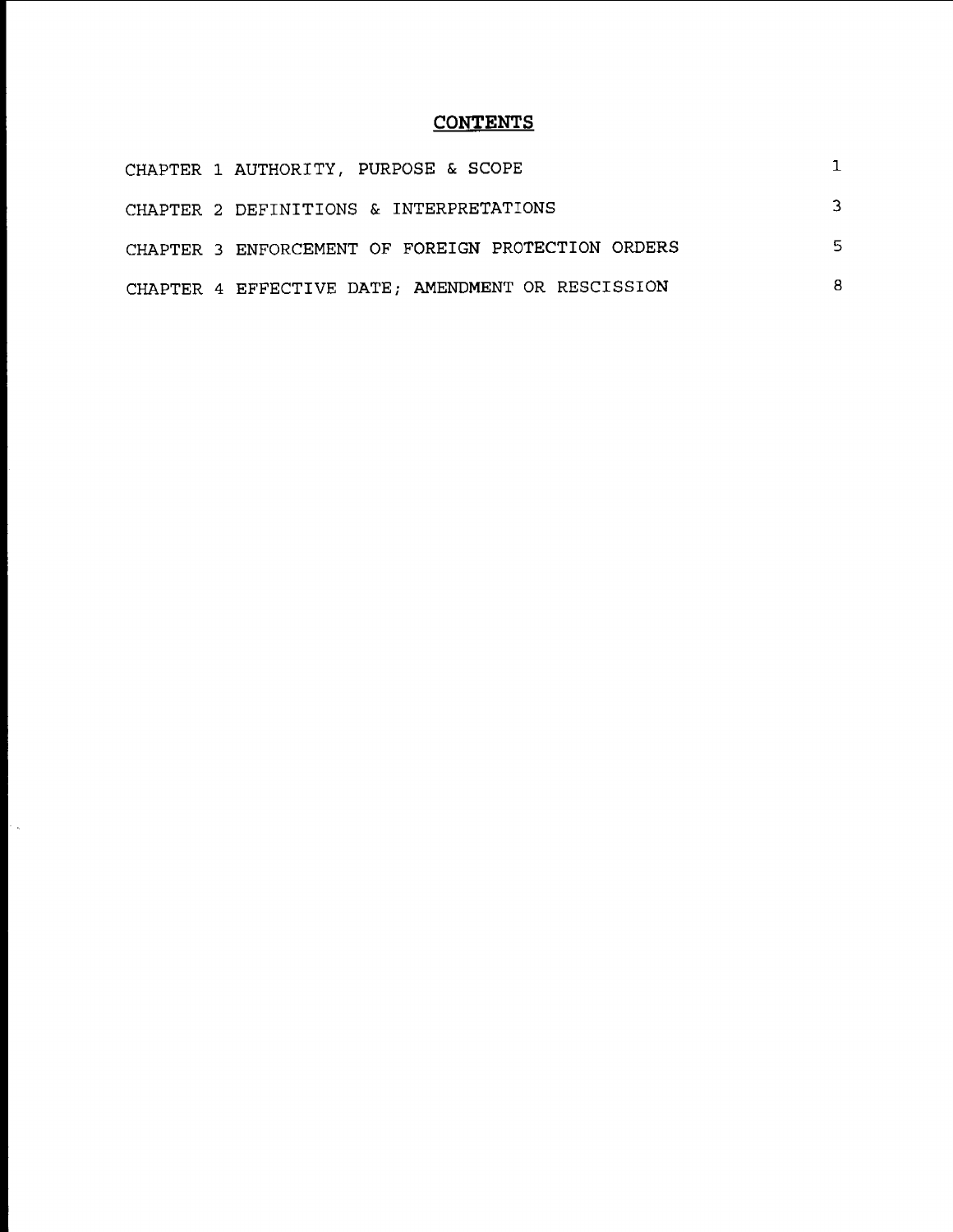### **FOND DU LAC BAND OF LAKE SUPERIOR CHIPPEWA**

#### **ORDINANCE #04/07**

## **FULL FAITH AND CREDIT FOR FOREIGN PROTECTION ORDERS**

## **CHAPTER 1 AUTHORITY, PURPOSE & SCOPE**

#### **SECTION 101 AUTHORITY**

This Ordinance is enacted pursuant to the inherent sovereign authority of the Fond du Lac Reservation Business Committee, as the governing body of the Fond du Lac Band of Lake Superior Chippewa, as recognized under Section 16 of the Indian Reorganization Act, 25 U.S.C. § 476, and Article VI of the Revised Constitution of the Minnesota Chippewa Tribe.

#### **SECTION 102 FINDINGS & PURPOSE**

- a. Findings. The Reservation Business Committee finds that:
	- 1. The problem of domestic violence and stalking on the Fond du Lac Reservation has <sup>a</sup> serious impact on the ability of the Band to provide for the health and well-being of its members and threatens the political integrity of the Band because of its detrimental effect upon victims and their families to function in our community.
	- 2. The federal Violence Against Women Act, 18 U. S. C. § 2265, requires state and tribal courts to honor protection orders entered by the courts of other jurisdictions.
- b. Purpose. It is accordingly the purpose of this Ordinance to ensure that domestic violence protection orders issued by other jurisdictions, including tribal and state courts, be honored and enforced by the Fond du Lac Band through its law enforcement officers and Tribal Court, to the extent that such enforcement does not undermine other rights vested to Band members under federal and tribal law.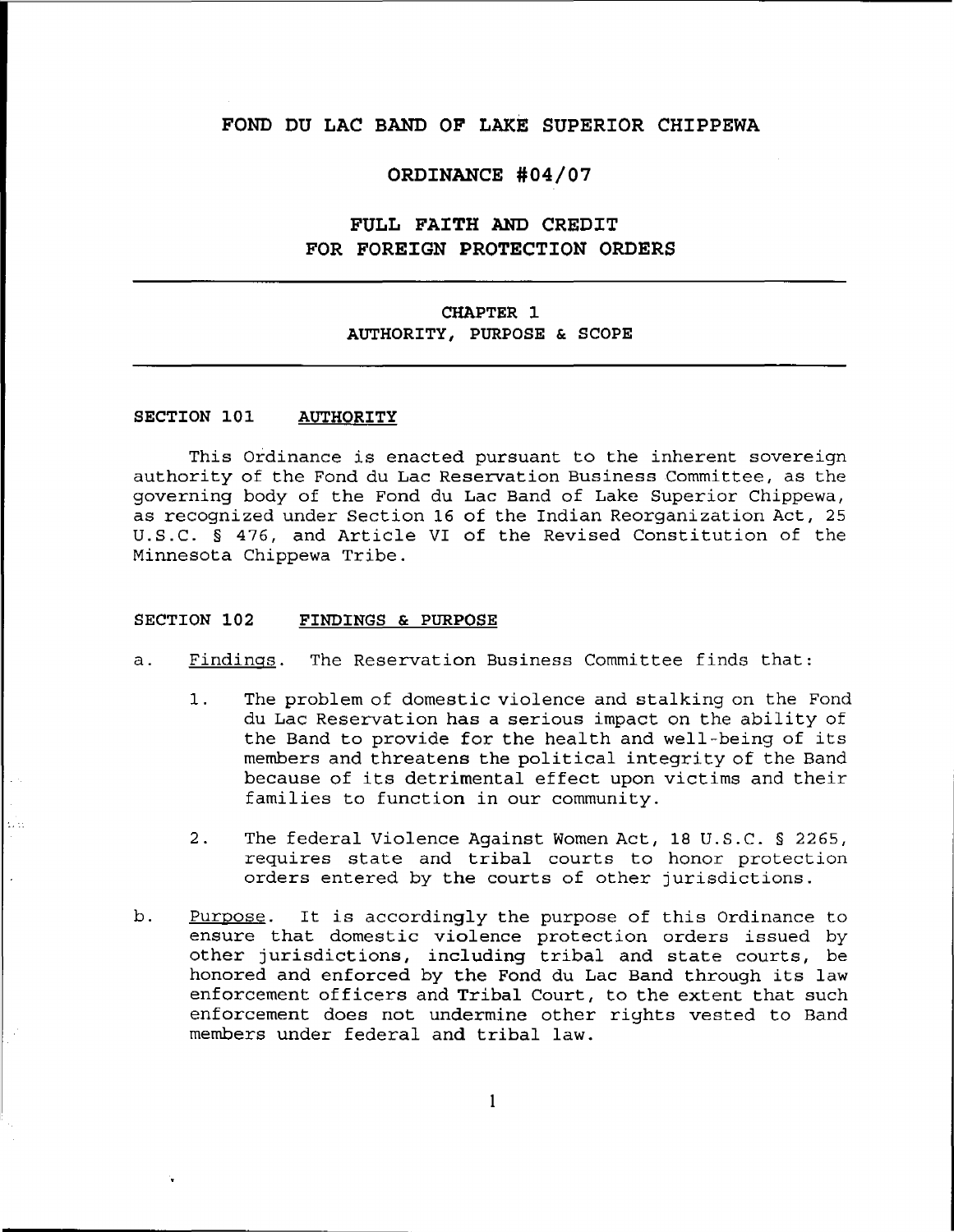#### SECTION 103 RESERVATION OF RIGHTS

The Reservation Business Committee reserves the right to amend or repeal all or any part of this Ordinance at any *time* and there shall be no vested rights of any kind against such amendment or repeal. All the rights, privileges, or immunities conferred by this Ordinance or by acts done pursuant thereto shall exist subject to the power of the Reservation Business Committee to amend or repeal this Ordinance or any part herein at any time. Nothing in this Ordinance shall be construed to constitute a waiver of the sovereign immunity of the Fond du Lac Band or a consent to jurisdiction by any forum not expressly authorized to exercise jurisdiction under this Ordinance. Any provision of this Ordinance which is inconsistent or incompatible with applicable federal law shall be invalid and unenforceable to the extent of such inconsistency or incompatibility, provided, however, that all remaining provisions shall be given full force and effect.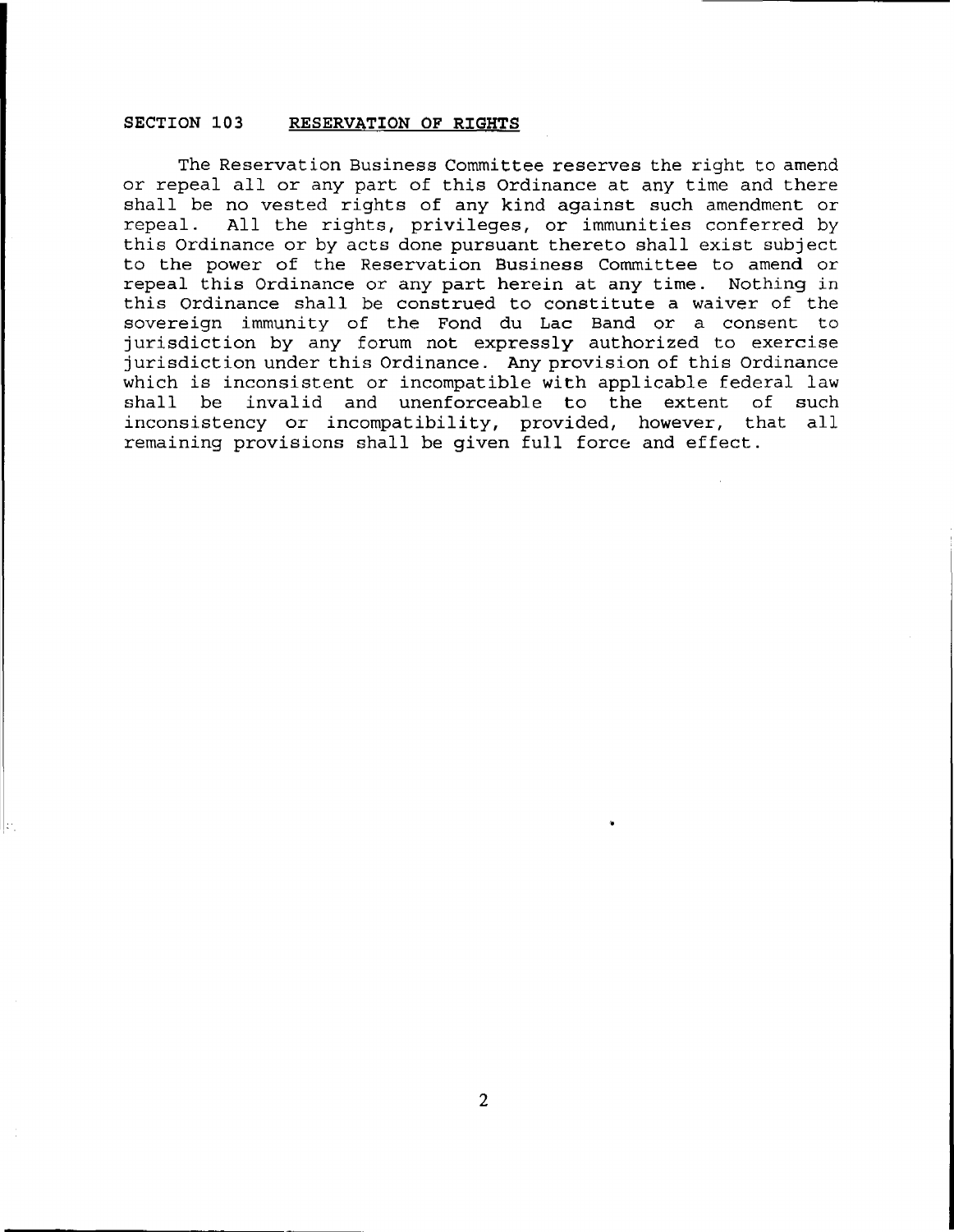#### CHAPTER 2 DEFINITIONS & INTERPRETATION

#### SECTION 201 DEFINITIONS

- a. "Band" means the Fond du Lac Band of Lake Superior Chippewa.
- b. "Enforcing Court" means <sup>a</sup> tribal recognizes and enforces an ex parte or permanent order of protection against a person issued by another tribal or state court. or state court that
- c. "Ex Parte Protection Order" means a temporary order issued by a tribal or state court which restrains any person, Indian or non-Indian, from harassing, annoying, stalking, contacting, or coming within <sup>a</sup> certain proximity to another person issued by <sup>a</sup> court with jurisdiction over the person restrained and subject matter jurisdiction. The order shall also provide for an opportunity for a restrained person to be heard before the issuance of a permanent order of protection.
- d. **"Fond du Lac Reservation"** means all lands set aside under treaty or statute as the lands of the Fond du Lac Band.
- e. "Full Faith and Credit" means the act of enforcing an ex parte or permanent order of protection from another tribal or state court as if it were the order of the Tribal Court of the Fond du Lac Band. In enforcing said order of protection, the Fond du Lac Band shall utilize any applicable laws of the Band, and any delegated authority under federal or state law, including<br>mandatory arrest for violations of protection orders. mandatory arrest for violations of Registration of <sup>a</sup> protection order with the Tribal Court is not <sup>a</sup> prerequisite to enforcement under this Ordinance.
- f. "Issuing Court" means <sup>a</sup> tribal or state court that issues an ex parte or permanent order of protection against <sup>a</sup> person.
- g. "Mutual Protection Order" means an order issued by <sup>a</sup> tribal or state court which restrains both parties to <sup>a</sup> proceeding from harassing, annoying, stalking, contacting or coming within a certain proximity to another person (s). In order to be enforced by the Fond du Lac Band, a mutual protection order must be the result of both parties to <sup>a</sup> proceeding filing separate protection order petitions and the issuing Court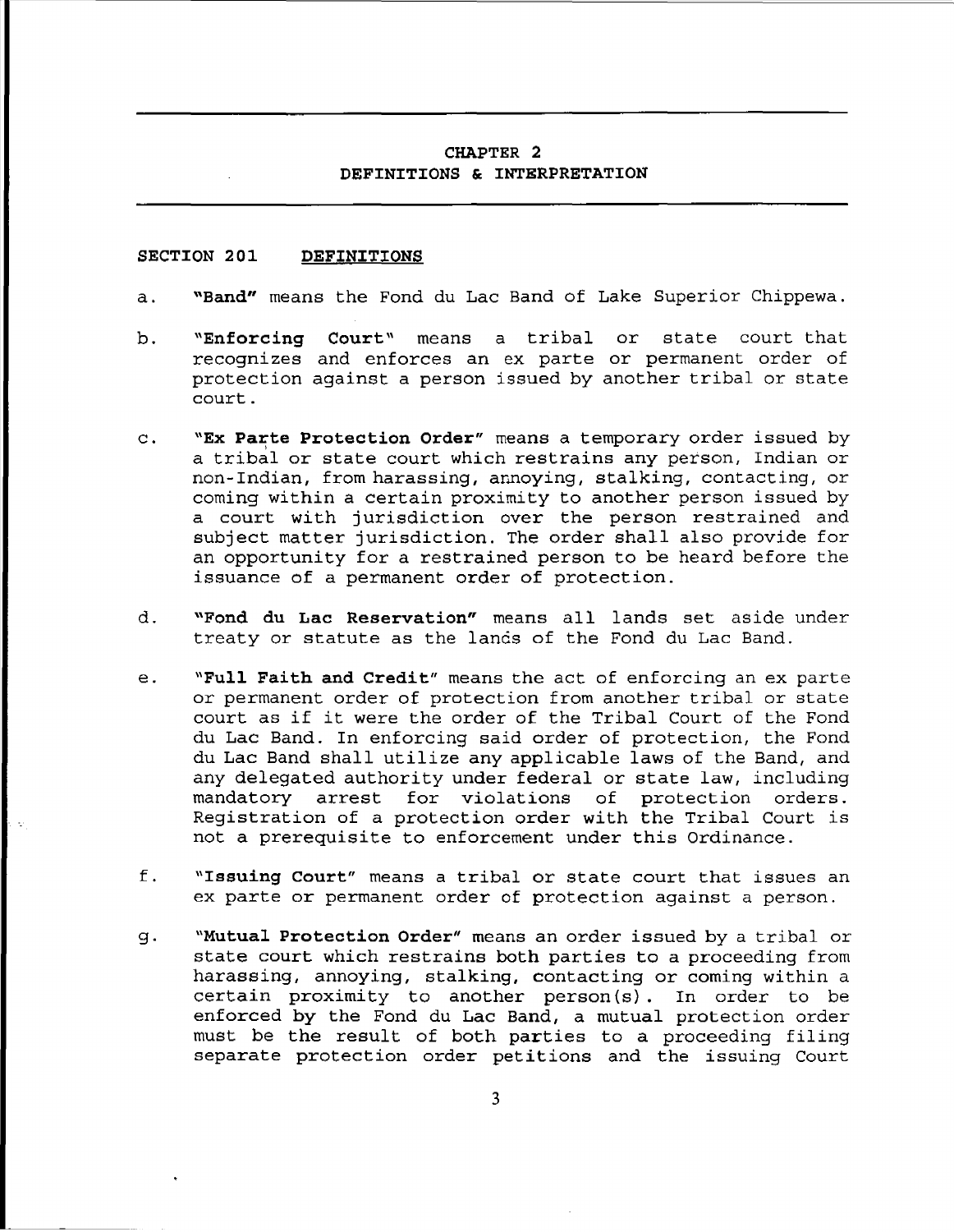finding that each of the persons to <sup>a</sup> mutual protection order have committed an act of domestic violence under the laws of the issuing jurisdiction.

- h. **"Permanent Order of Protection"** means an order issued by a tribal or state court which restrains any person, Indian or non-Indian, either permanently or for <sup>a</sup> specified period of time, from harassing, annoying, stalking, contacting, or coming within <sup>a</sup> certain proximity to another person issued by <sup>a</sup> court with jurisdiction over the person restrained and subject matter jurisdiction. The order may be the result of <sup>a</sup> civil protection order proceeding or the result of an order arising from a criminal prosecution against a person.
- i. **"Registration"** means the act of filing <sup>a</sup> protection order issued by another tribal or state court with the Fond du Lac Band through its Police Department.
- j. **"Reservation Business Committee"** shall mean the elected governing body of the Fond du Lac Band.

#### **SECTION 202 INTERPRETATION**

The provisions of this Ordinance, and all laws and regulations adopted hereunder, shall be interpreted and administered in a manner which secures and maintains, to the greatest degree permissible under law, the independent right of self-government of the Fond du Lac Band over its lands and operations.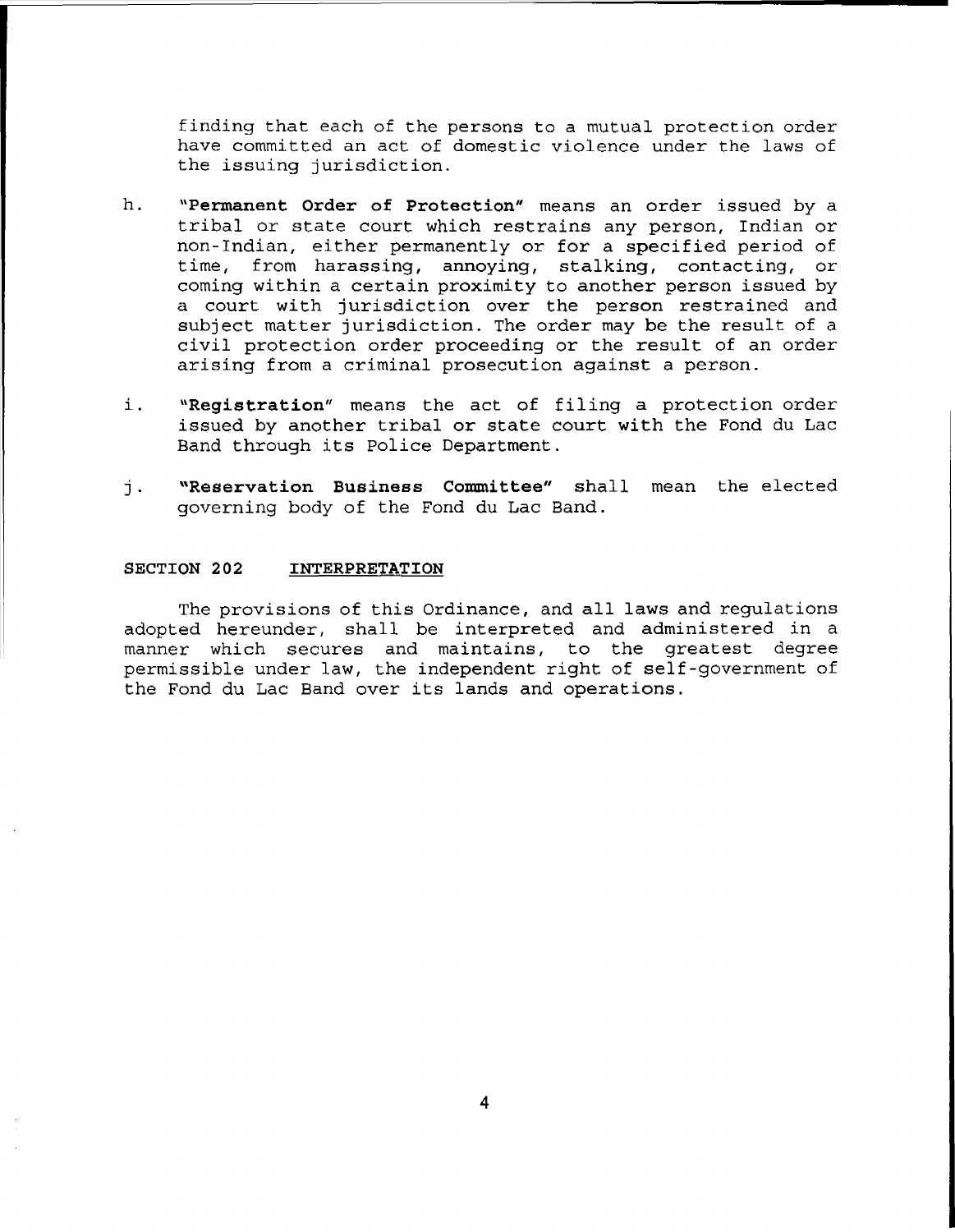### **CHAPTER** 3 **ENFORCEMENT OF FOREIGN PROTECTION ORDERS**

#### **SECTION 301 EFFECT OF FOREIGN PROTECTION ORDERS ON THE FOND DU LAC BAND RESERVATION**

- a. Full Faith and Credit. Whenever any law enforcement officer of the Fond du Lac Band or the Tribal Court is presented with an order, either ex parte or permanent, or verifies the existence of such an order with the court or law enforcement of the issuing jurisdiction, which restrains any person from harassing, annoying, stalking, contacting or coming within a certain proximity to another person that was issued by another tribal or state court, that officer and court shall enforce such order and all provisions of such order, including the award of custody and property in such protection order, as if it were issued by the Fond du Lac Tribal Court.
- b. Role of Law Enforcement in Enforcing this Section. If <sup>a</sup> law enforcement officer of the Fond du Lac Band is presented with <sup>a</sup> protection order, either ex parte or permanent, or verifies the existence of such an order with the court or law enforcement of the issuing jurisdiction, the officer shall enforce such order as if it had been entered by the Fond du Lac Tribal Court. This shall include arresting a person violating such order without the necessity of <sup>a</sup> warrant, if the officer has probable cause to believe the person has violated the protection order, and taking all necessary steps to assure the protection of the protected person.
- c. Immunitv for Good Faith Enforcement of Foreiqn Protection Order. An officer or any other law enforcement official of the Fond du Lac Band who acts in good faith in enforcing <sup>a</sup> foreign protection order and its terms shall be immune from suit for wrongful arrest or any other civil or criminal action. This immunity shall extend to <sup>a</sup> tribal officer who effects the arrest of <sup>a</sup> non-Indian for violation of <sup>a</sup> protection order.
- d. Role of Tribal Court in Enforcinq This Section. The Fond du Lac Tribal Court shall enforce <sup>a</sup> protection order, either ex parte or permanent, and all provisions of that protection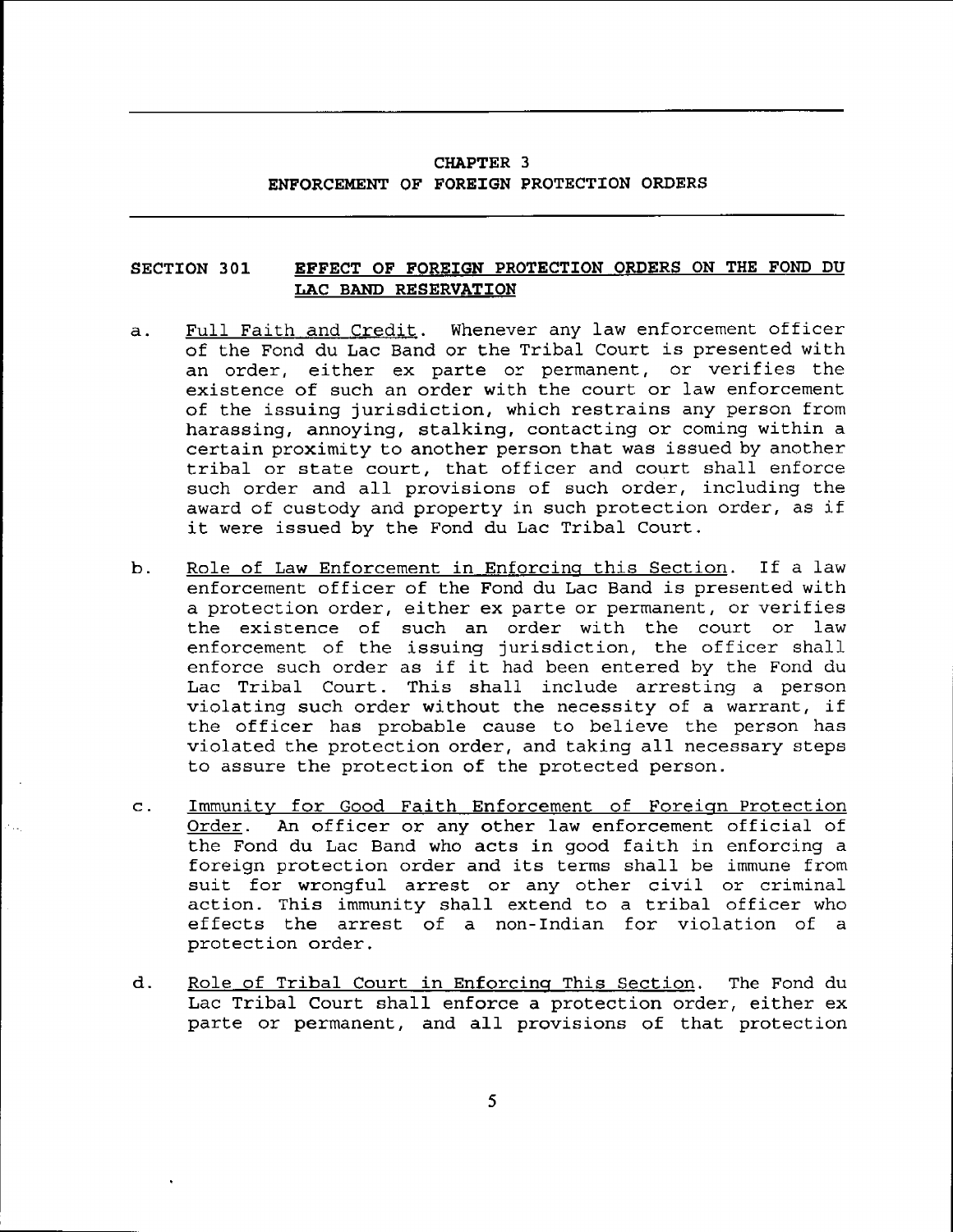order, including child custody and property awards, if all the following are satisfied:

- 1. The respondent received notice of the order in compliance with requirements of the issuing jurisdiction;
- 2. The order remains in effect in the issuing jurisdiction;
- 3. The issuing court had jurisdiction over the parties and subject matter; and
- 4. The respondent was afforded reasonable notice and the opportunity to be heard prior to the issuance of a permanent protection order or in the case of an ex parte order it appears from the face of the order that <sup>a</sup> hearing will be conducted within reasonable time to allow the respondent to raise any defenses he may have to the issuance of a permanent protection order.

#### **SECTION 302 REGISTRATION OF FOREIGN PROTECTION ORDER WITH THE TRIBAL COURT**

Any person who has received a protection order, either ex parte or permanent, from another tribal or state court, may file the protection order with the Clerk of the Fond du Lac Tribal Court and request that the Tribal Court grant full faith and credit to that protection order. Immediately upon the filing of that protection order with the Court, a Tribal Court Judge shall review such filing and if it appears from the face of the protection order it meets the requirements of Section <sup>301</sup> shall enter an order recognizing the protection order. Said order shall immediately be forwarded to tribal and local law enforcement. <sup>A</sup> person shall not be charged <sup>a</sup> filing or registration fee for the filing of <sup>a</sup> foreign protection order. A person protected by a protection order issued by another tribal or state court need not file that protection order with the Tribal Court in order to receive law enforcement protection from the Respondent under this Ordinance.

#### **SECTION 303 EXCEPTIONS**

a. Nothing in this Chapter shall be construed to divest <sup>a</sup> person of his or her individualized right to occupancy of tribal trust land or of <sup>a</sup> dwelling located on tribal trust land as established under federal or tribal law.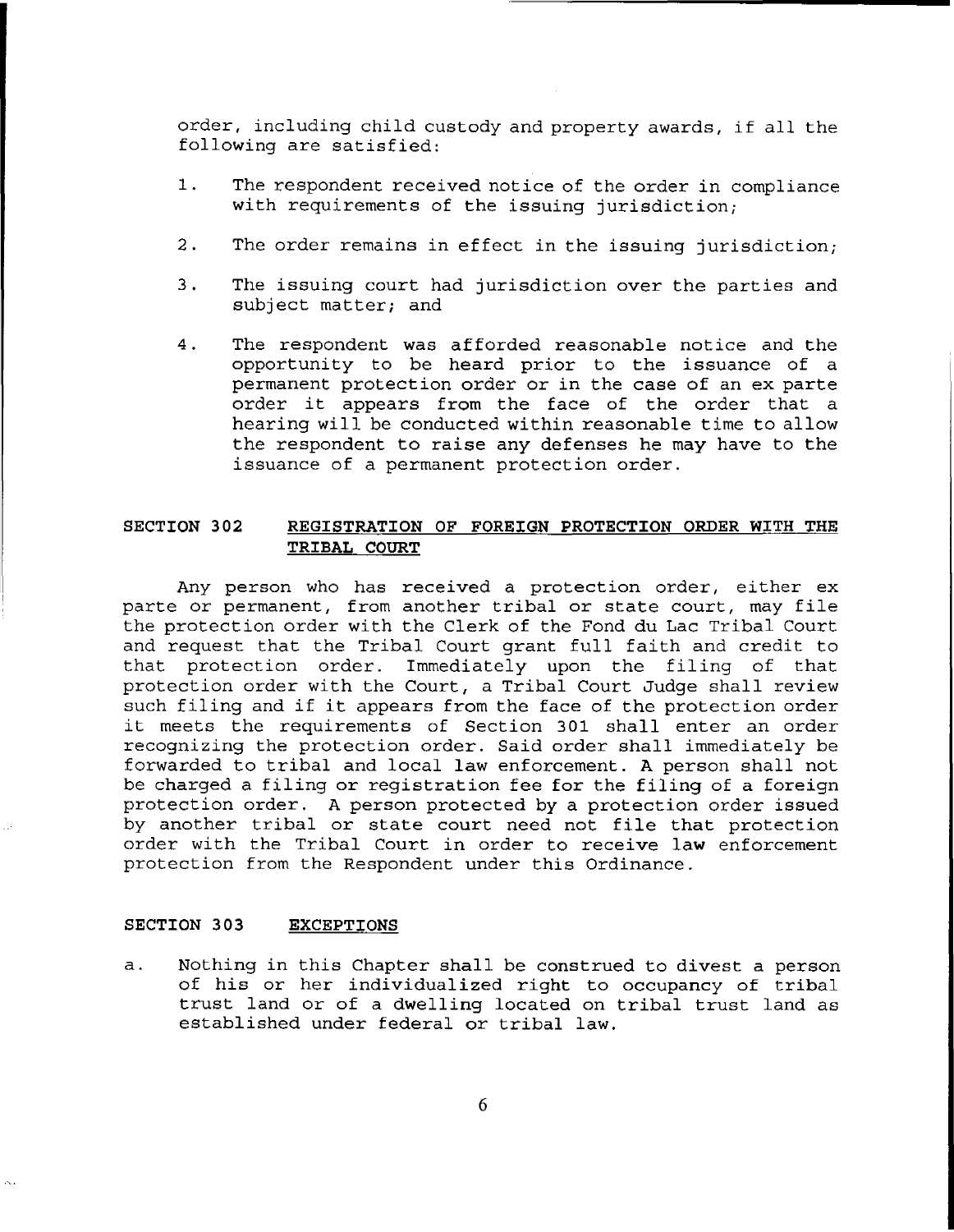b. The Tribal Court and law enforcement shall administer this Chapter in a manner which minimizes disruption of the programs or business operations of the Fond du Lac Band.

#### **SECTION 304 VIOLATION OF FOREIGN PROTECTION ORDER**

 $\bar{y}$ 

Any person who violates <sup>a</sup> protection order, either ex parte or permanent, issued by any state or tribal court, shall be subject to (1) removal from Band lands by law enforcement; (2) incarceration as provided under applicable law; and (3) future banishment or exclusion from Band lands in accordance with Band law. It is not <sup>a</sup> defense to this section that <sup>a</sup> protected person has not notified or registered the protection order with the Tribal Court prior to the violation.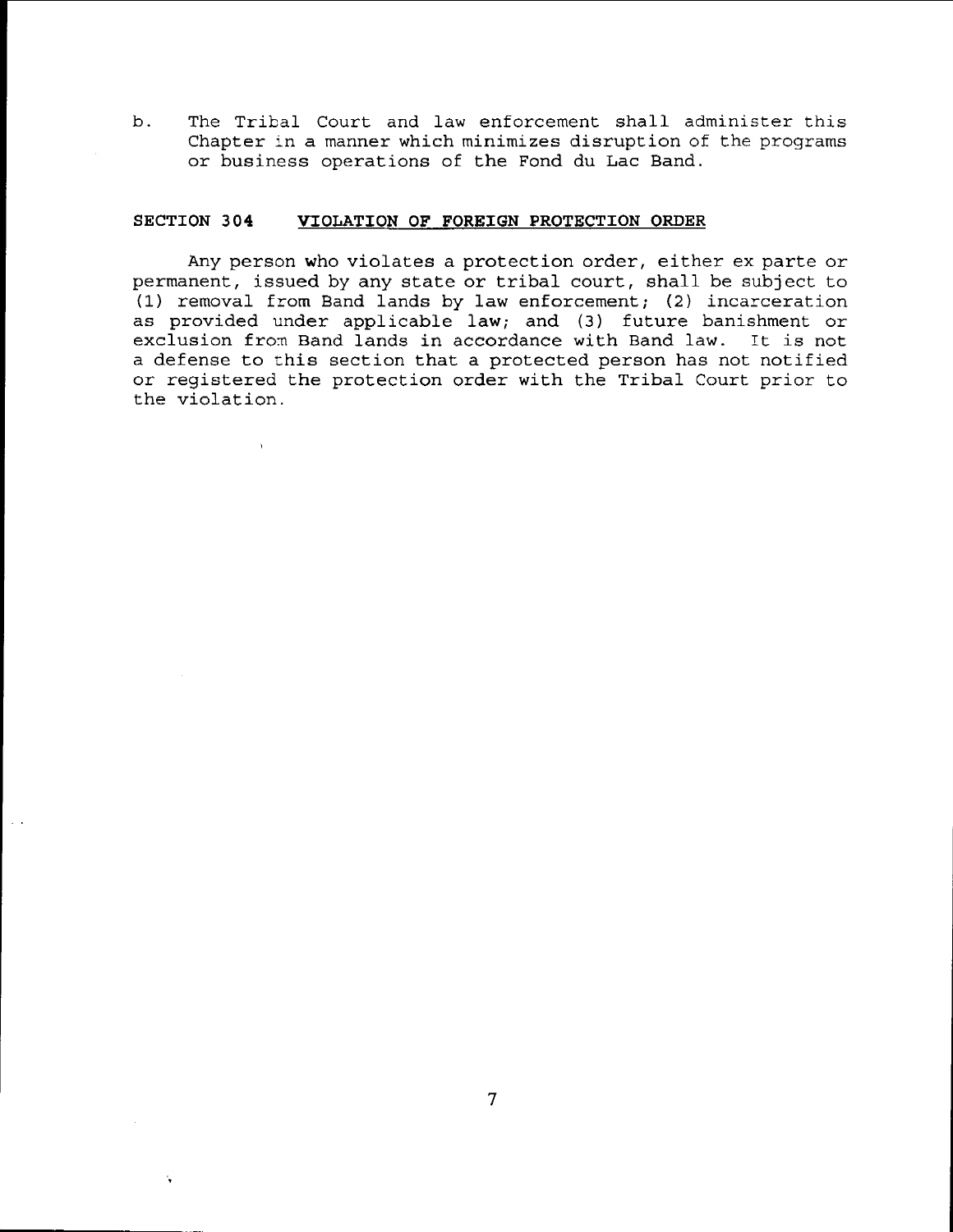#### **ARTICLE 4**

### **EFFECTIVE DATE; AMENDMENT OR RESCISSION**

#### **SECTION 401 EFFECTIVE DATE**

The provisions of this Ordinance shall be effective on the date of adoption by the Reservation Business Committee.

#### **SECTION 402 AMENDMENT OR RESCISSION**

The provisions of this Ordinance may be amended or rescinded by Resolution of the Fond du Lac Reservation Business Committee.

#### **CERTIFICATION**

We do hereby certify that the foregoing Ordinance #04/07 was duly presented and adopted by Resolution #1406/07 by a vote of 4 for, o against, <sup>0</sup> silent, with <sup>a</sup> quorum of <sup>5</sup> being present at <sup>a</sup> Special Meeting of the Fond du Lac Reservation Business Committee held on October 18, 2007 on the Fond du Lac Reservation.

 $-$ <u>munh numer</u>

Chairwoman

Ferdinand Martingau Jr. Secretary/Treasurer

laws:2007 04